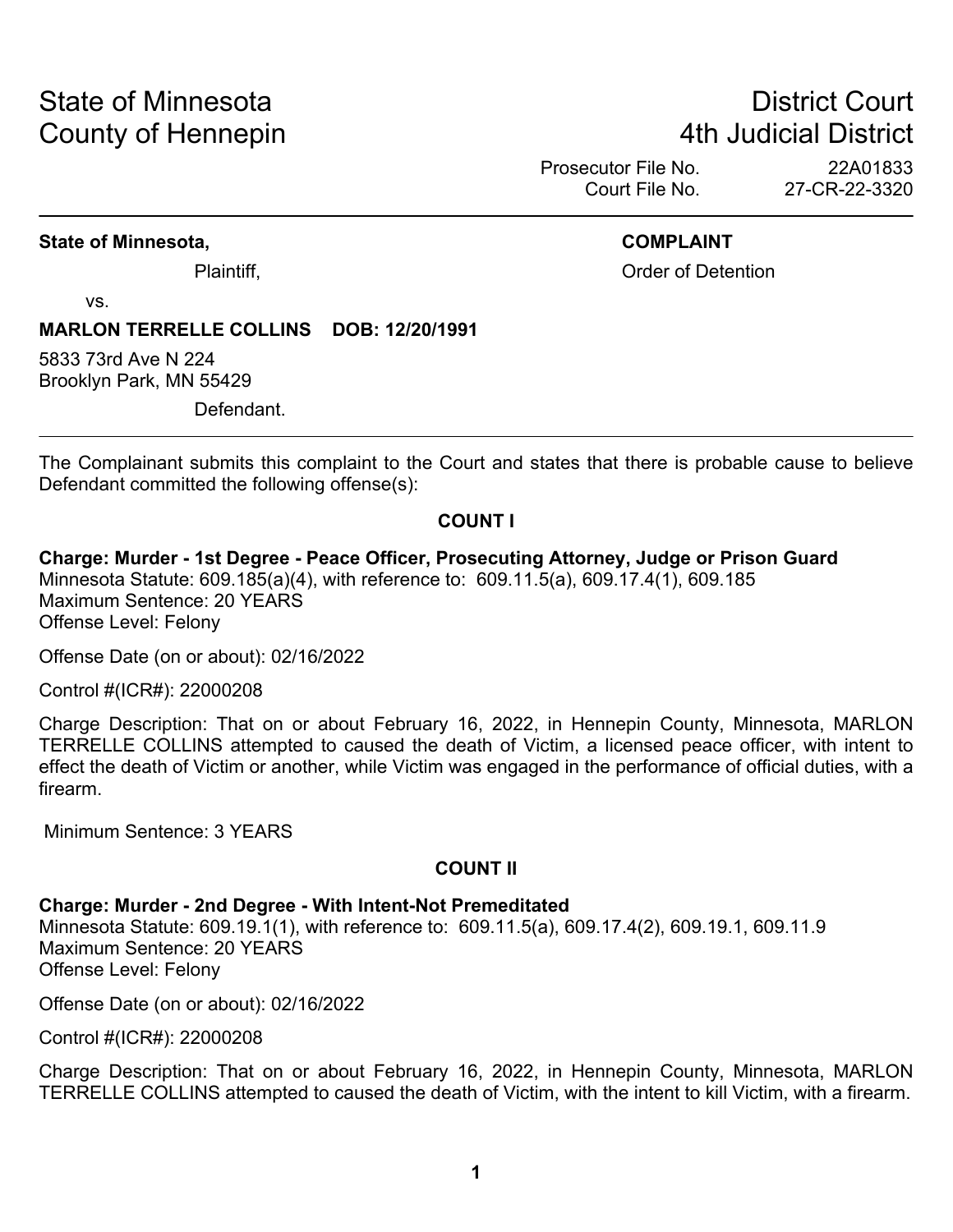### **COUNT III**

**Charge: Assault-1st Degree-Use of deadly force against peace officer/prosecutor/judge or correction employee**

Minnesota Statute: 609.221.2, with reference to: 609.11.5(a), 609.101.2, 609.221.5(b), 609.221.5(a)(1), 609.221.2 Maximum Sentence: WITH NO SUPERVISED RELEASE, 20 YEARS AND/OR \$30,000 Offense Level: Felony

Offense Date (on or about): 02/16/2022

Control #(ICR#): 22000208

Charge Description: That on or about February 16, 2022, in Hennepin County, Minnesota, MARLON TERRELLE COLLINS assaulted Victim, a licensed peace officer engaged in the performance of their official duties, by using or attempting to use deadly force, with a firearm. Minimum Sentence: 3 YEARS, 10 YEARS

#### **COUNT IV**

**Charge: Possess Ammo/Any Firearm - Conviction or Adjudicated Delinquent for Crime of Violence** Minnesota Statute: 624.713.1(2), with reference to: 609.11.5(b), 624.713.2(b) Maximum Sentence: 15 YEARS AND/OR \$30,000 Offense Level: Felony

Offense Date (on or about): 02/16/2022

Control #(ICR#): 22000208

Charge Description: That on or about February 16, 2022, in Hennepin County, Minnesota, MARLON TERRELLE COLLINS possessed ammunition or a firearm and has been convicted or adjudicated delinquent in this state or elsewhere of a crime of violence, second degree burglary in 2015, for which the sentence or court supervision expired on or after August 1, 1993. Minimum Sentence: 5 YEARS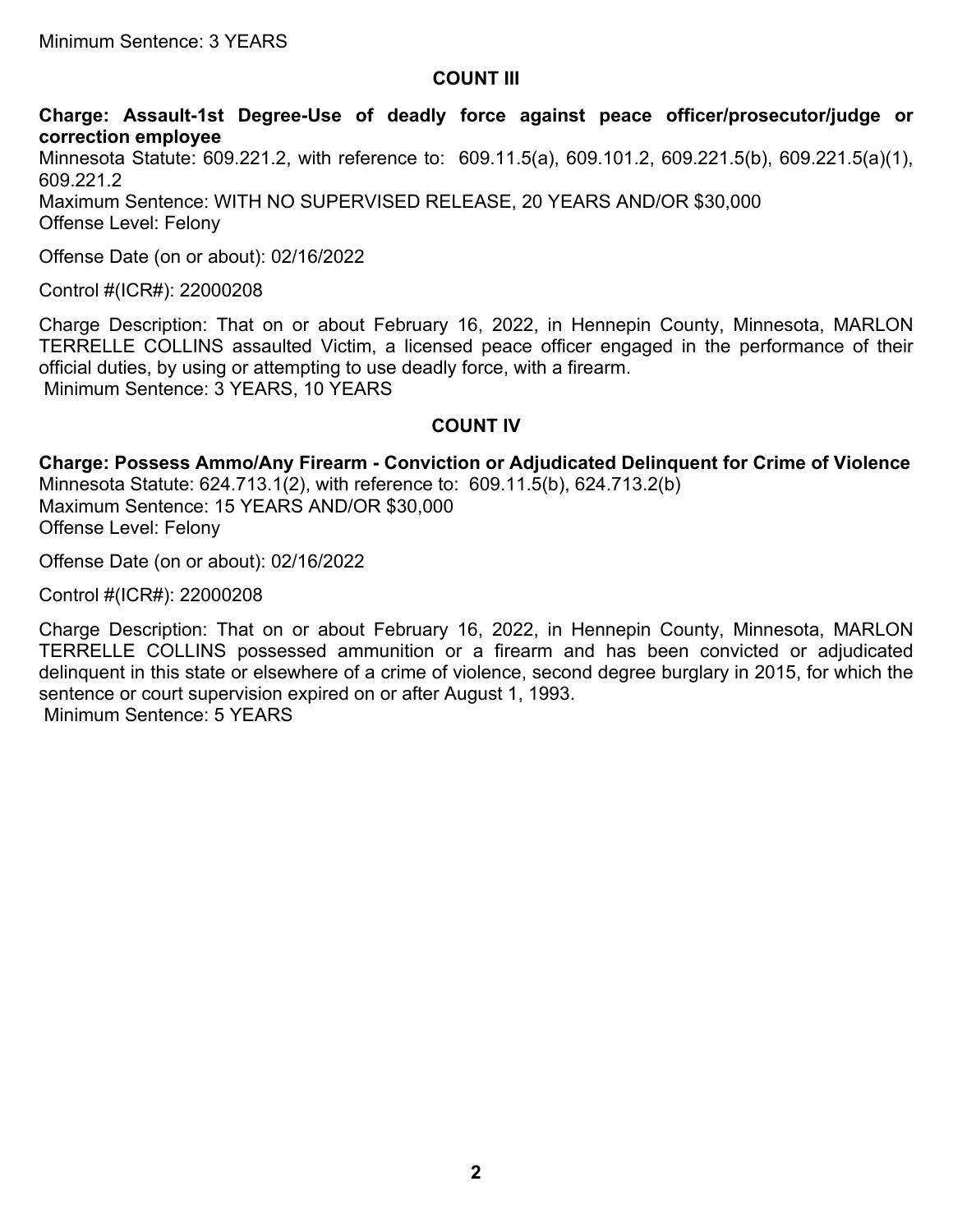## **STATEMENT OF PROBABLE CAUSE**

Complainant has investigated the facts and circumstances of this offense and believes the following establishes probable cause:

On or about February 16, 2022, at approximately 9:18 p.m., Victim, a licensed Golden Valley police officer, responded to an attempted burglary report on the 3000 block of Lee Avenue North in Golden Valley, Hennepin County, Minnesota. The 911 caller reported a person dressed in all black had tried to gain access to her home and provided the person's direction of travel. When Victim arrived in his fully marked squad, he observed a suspicious vehicle sitting at the intersection just south of the home. Victim then observed a man matching the description of the burglar enter the front passenger seat of the vehicle. This man was later identified as Defendant MARLON TERRELL COLLINS (12/20/1991).

Victim attempted to stop the vehicle using his emergency lights. The vehicle did not stop and instead sped away, and Victim pursued. The chase peaked around 70 mph and spanned multiple city blocks. The vehicle crashed into a snowbank near the intersection of 37th Avenue North and Major Avenue North.

After the vehicle crashed, Defendant got out of the passenger seat, pulled out a handgun and began firing at Victim, who was also getting out of his vehicle. Defendant missed. Defendant continued running, then turned around, stopped, took a shooting a stance, and fired more shots at Victim, striking the spotlight on Victim's squad vehicle. Victim did not get hit. The Hennepin County Crime Lab later found five 9mm discharged cartridge casings at the scene.

Defendant continued to flee on foot, but officers located him about a half-block away, crouched down near a large bush in the backyard of a home.

Investigators found that Defendant had broken into multiple homes in the area. After the shooting, Defendant had kicked in the garage door to a home just north of the one where he was found. There, in the rafters, officers found a Glock 19 9mm pistol with a 30-round clip. The Glock was equipped with a laser sight and a "switch" converting it into an automatic weapon. The homeowner confirmed the gun did not belong to them.

Investigators determined that just before Defendant shot at Victim, Defendant had broken into a home on the 2900 block of Lee Avenue North, and stolen two small safes, one of which contained a firearm (different than the one used to shoot at Victim). Officers found these safes in Defendant's vehicle. Home surveillance captured Defendant breaking in while holding a gun and taking the safes. The residents were not home at that time. Upon searching Defendant's vehicle, officers found items connected to other home burglaries as well.

Defendant is prohibited from possessing firearms due to multiple felony convictions, including most recently second-degree burglary in 27-CR-15-23204.

Defendant is in custody.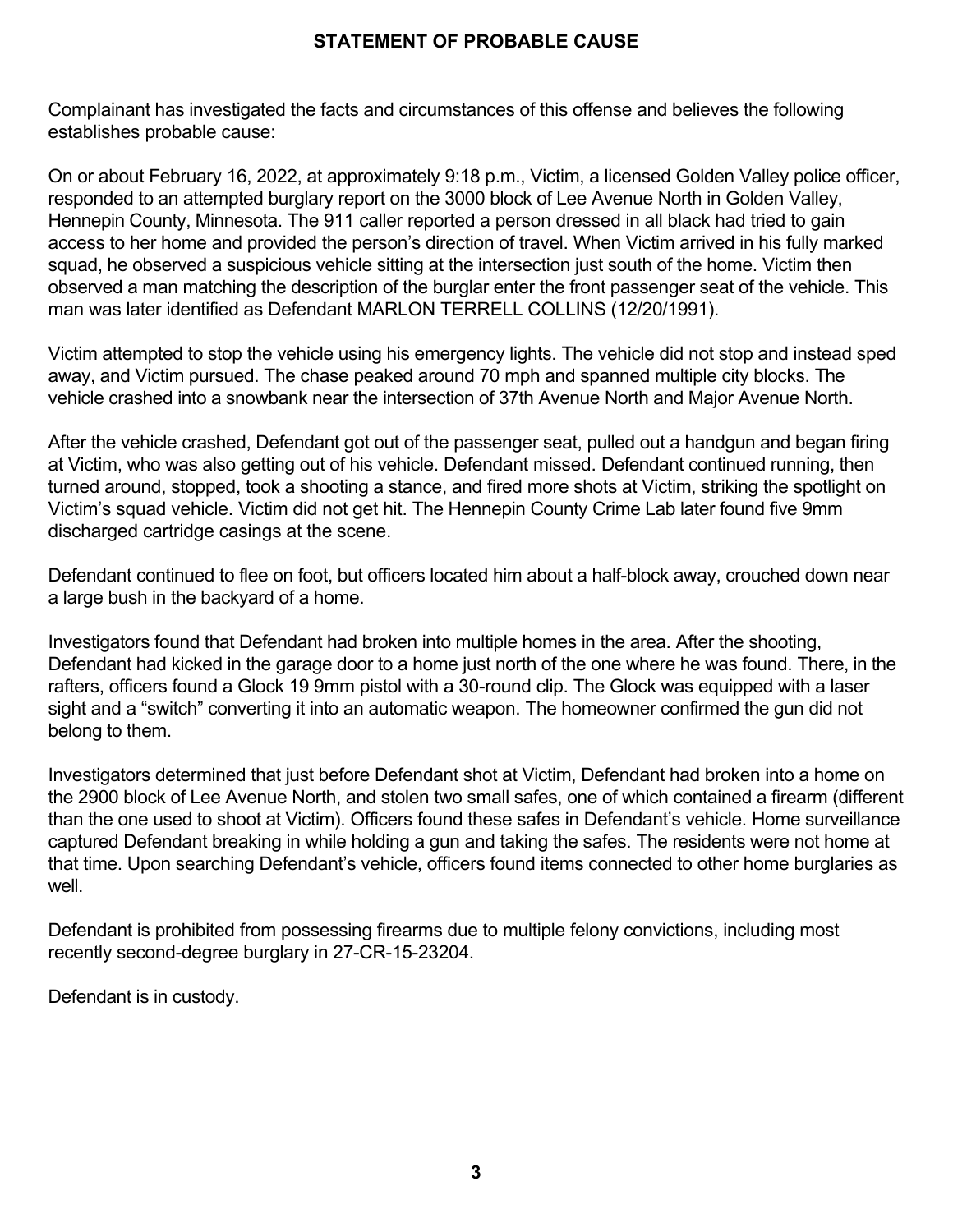### **SIGNATURES AND APPROVALS**

Complainant requests that Defendant, subject to bail or conditions of release, be: (1) arrested or that other lawful steps be taken to obtain Defendant's appearance in court; or (2) detained, if already in custody, pending further proceedings; and that said Defendant otherwise be dealt with according to law.

Complainant declares under penalty of perjury that everything stated in this document is true and correct. Minn. Stat. § 358.116; Minn. R. Crim. P. 2.01, subds. 1, 2.

**Complainant** T Sleavin **T** T Sleavin **Electronically Signed: Sergeant** 7800 Golden Valley Rd Golden Valley, MN 55427 Badge: 508

02/22/2022 11:02 AM Hennepin County, Tsleavin

**Electronically Signed:** 02/22/2022 10:53 AM

Being authorized to prosecute the offenses charged, I approve this complaint.

| <b>Prosecuting Attorney</b> | <b>Patrick Lofton</b><br><b>Assistant County Attorney</b> |  |  |
|-----------------------------|-----------------------------------------------------------|--|--|
|                             |                                                           |  |  |
|                             | 300 S 6th St                                              |  |  |
|                             | Minneapolis, MN 55487                                     |  |  |
|                             | $(612)$ 348-5550                                          |  |  |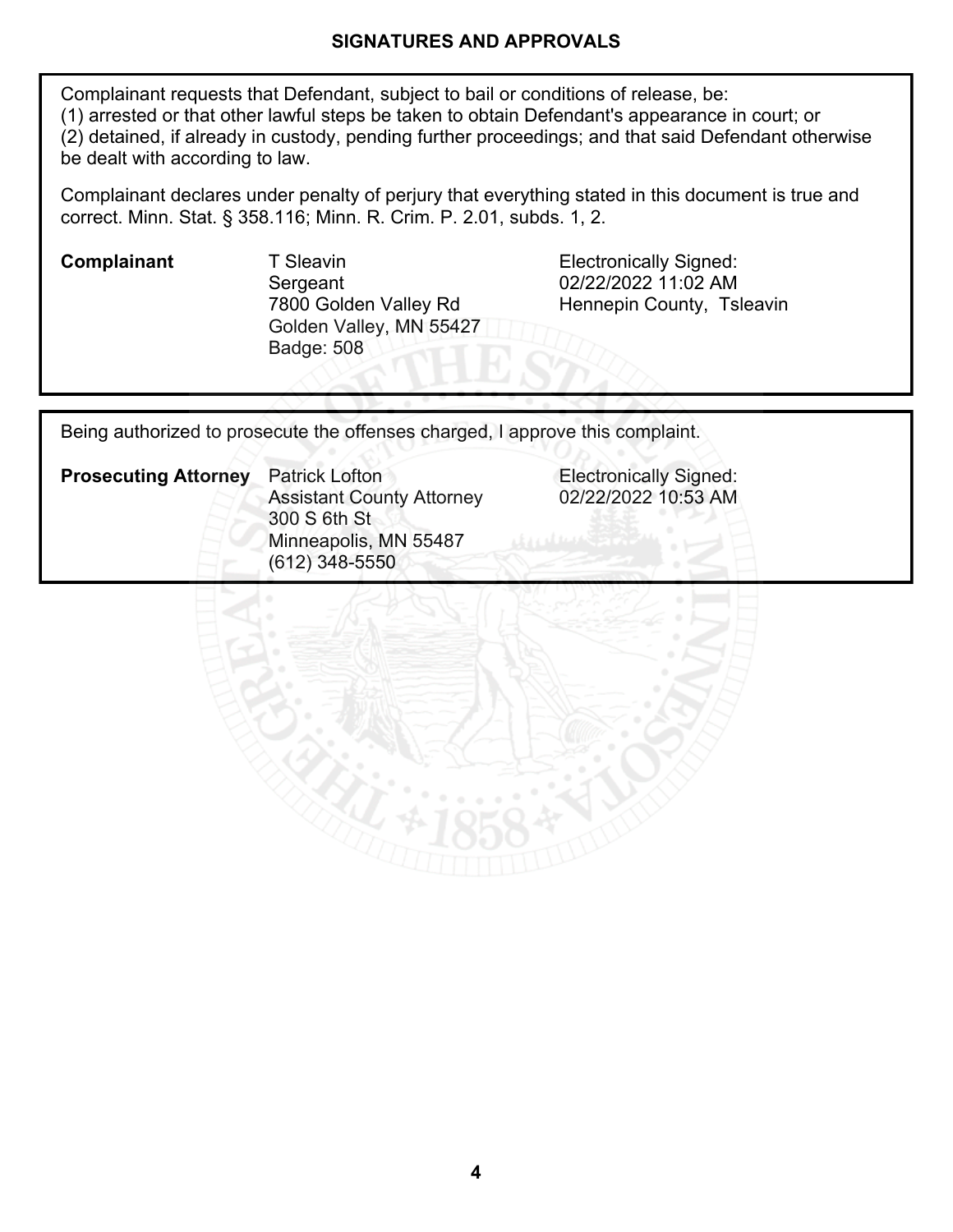#### **FINDING OF PROBABLE CAUSE**

From the above sworn facts, and any supporting affidavits or supplemental sworn testimony, I, the Issuing Officer, have determined that probable cause exists to support, subject to bail or conditions of release where applicable, Defendant's arrest or other lawful steps be taken to obtain Defendant's appearance in court, or Defendant's detention, if already in custody, pending further proceedings. Defendant is therefore charged with the above-stated offense(s).

|  |  |  | <b>SUMMONS</b> |
|--|--|--|----------------|
|--|--|--|----------------|

THEREFORE YOU, THE DEFENDANT, ARE SUMMONED to appear as directed in the Notice of Hearing before the above-named court to answer this complaint.

IF YOU FAIL TO APPEAR in response to this SUMMONS, a WARRANT FOR YOUR ARREST shall be issued.



To the Sheriff of the above-named county; or other person authorized to execute this warrant: I order, in the name of the State of Minnesota, that the Defendant be apprehended and arrested without delay and brought promptly before the court (if in session), and if not, before a Judge or Judicial Officer of such court without unnecessary delay, and in any event not later than 36 hours after the arrest or as soon as such Judge or Judicial Officer is available to be dealt with according to law.

*Execute in MN Only Execute Nationwide Execute in Border States*



Since the Defendant is already in custody, I order, subject to bail or conditions of release, that the Defendant continue to be detained pending further proceedings.

Bail: \$1,000,000.00 Conditions of Release:

This complaint, duly subscribed and sworn to or signed under penalty of perjury, is issued by the undersigned Judicial Officer as of the following date: February 22, 2022.

**Judicial Officer** Gina Brandt

District Court Judge

Electronically Signed: 02/22/2022 11:11 AM

Sworn testimony has been given before the Judicial Officer by the following witnesses:

| <b>COUNTY OF HENNEPIN</b><br><b>STATE OF MINNESOTA</b> |                                                                                                                                                                   |
|--------------------------------------------------------|-------------------------------------------------------------------------------------------------------------------------------------------------------------------|
| <b>State of Minnesota</b><br>Plaintiff<br>VS.          | LAW ENFORCEMENT OFFICER RETURN OF SERVICE<br>I hereby Certify and Return that I have served a copy of this Order of<br>Detention upon the Defendant herein named. |
| <b>MARLON TERRELLE COLLINS</b><br>Defendant            | Signature of Authorized Service Agent:                                                                                                                            |
|                                                        |                                                                                                                                                                   |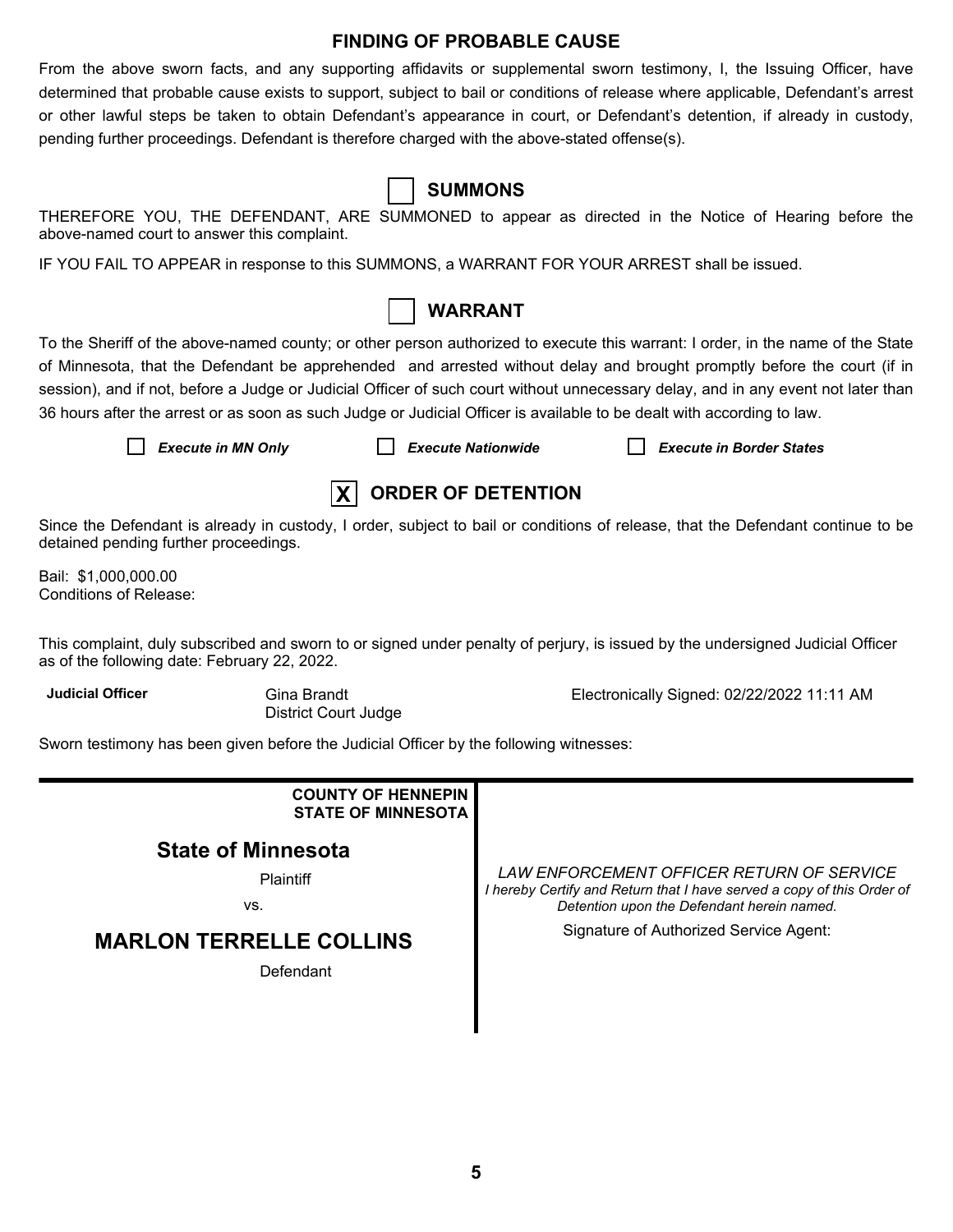# **DEFENDANT FACT SHEET**

| Name:                                                    | <b>MARLON TERRELLE COLLINS</b>                                 |                 |  |
|----------------------------------------------------------|----------------------------------------------------------------|-----------------|--|
| DOB:                                                     | 12/20/1991                                                     |                 |  |
| Address:                                                 | 5833 73rd Ave N 224<br>Brooklyn Park, MN 55429                 |                 |  |
| <b>Alias Names/DOB:</b>                                  | Marlin Terell Collins DOB: 12/20/1991<br>Marlon Terell Collins | DOB: 12/20/1991 |  |
| SID:                                                     | MN10DA2010                                                     |                 |  |
| Height:                                                  |                                                                |                 |  |
| Weight:                                                  |                                                                |                 |  |
| <b>Eye Color:</b>                                        |                                                                |                 |  |
| <b>Hair Color:</b>                                       |                                                                |                 |  |
| Gender:                                                  | MALE                                                           |                 |  |
| Race:                                                    | <b>Black</b>                                                   |                 |  |
| <b>Fingerprints Required per Statute:</b>                | Yes                                                            |                 |  |
| <b>Fingerprint match to Criminal History Record: Yes</b> |                                                                |                 |  |
| Driver's License #:                                      |                                                                |                 |  |
| SILS Person ID#:                                         | 684069                                                         |                 |  |
| <b>SILS Tracking No.</b>                                 | 3264888                                                        |                 |  |
| <b>Alcohol Concentration:</b>                            |                                                                |                 |  |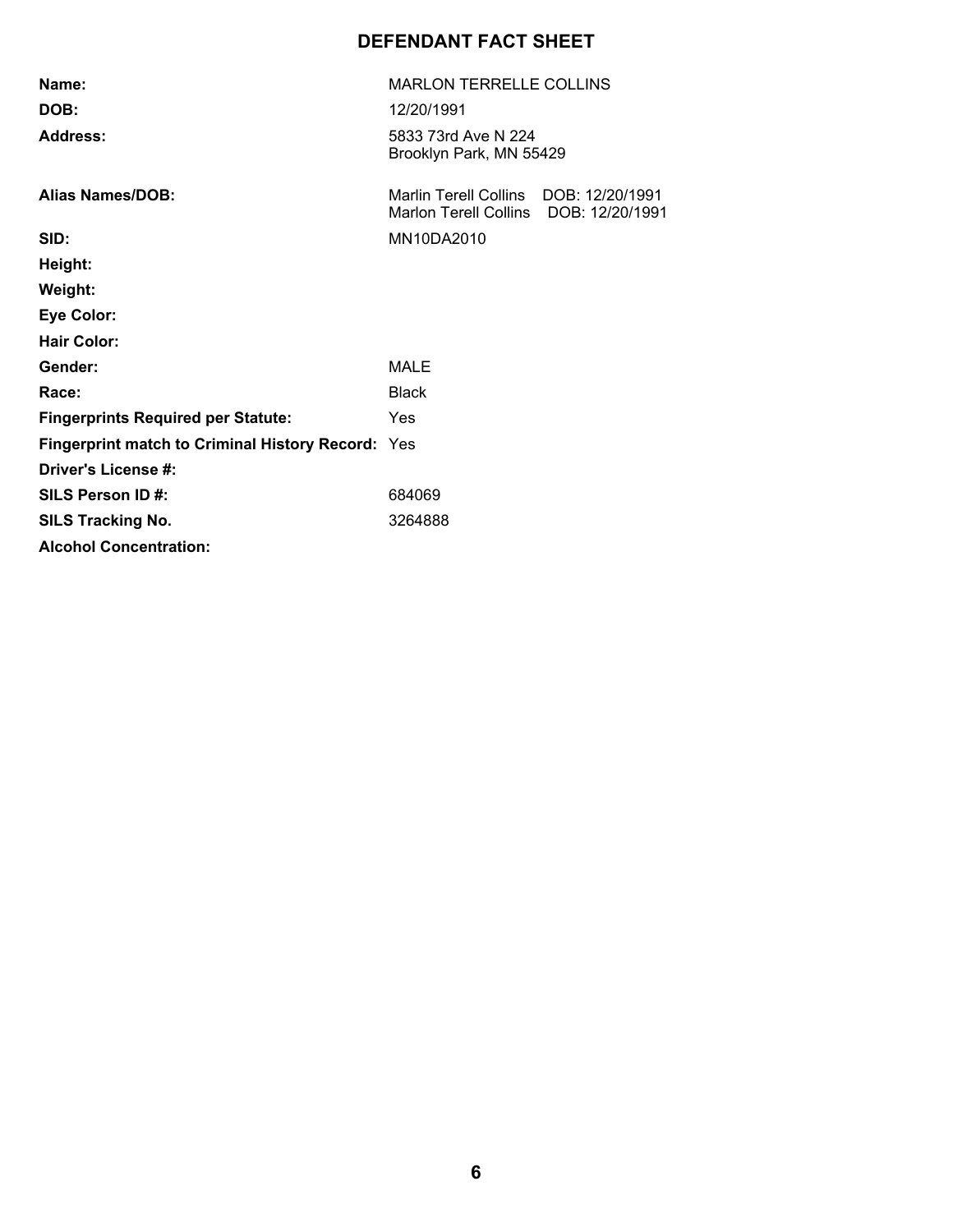# **STATUTE AND OFFENSE GRID**

| Cnt<br><b>Nbr</b> | <b>Statute</b><br><b>Type</b> | <b>Offense</b><br>Date(s) | <b>Statute Nbrs and Descriptions</b>                                                                                    | <b>Offense</b><br>Level | <b>MOC</b>        | <b>GOC</b> | Controlling<br><b>Agencies</b> | Case<br><b>Numbers</b> |
|-------------------|-------------------------------|---------------------------|-------------------------------------------------------------------------------------------------------------------------|-------------------------|-------------------|------------|--------------------------------|------------------------|
| 1                 | Charge                        | 2/16/2022                 | 609.185(a)(4)<br>Murder - 1st Degree - Peace Officer,<br>Prosecuting Attorney, Judge or Prison<br>Guard                 | Felony                  | H1017             | Α          | MN0270800                      | 22000208               |
|                   | Penalty                       | 2/16/2022                 | 609.185<br>Murder - 1st Degree                                                                                          | Felony                  | H1017             | A          | MN0270800                      | 22000208               |
|                   | Penalty                       | 2/16/2022                 | 609.17.4(1)<br>Anticipatory<br>Crimes-Attempts-Penalty-20 Years if<br>Life for Intended                                 | Felony                  | H1017             | Α          | MN0270800                      | 22000208               |
|                   | Penalty                       | 2/16/2022                 | 609.11.5(a)<br>Minimum Sentences of<br>Imprisonment-Firearm Use or<br>Possession                                        | Felony                  | H1017             | Α          | MN0270800                      | 22000208               |
| 2                 | Charge                        | 2/16/2022                 | 609.19.1(1)<br>Murder - 2nd Degree - With Intent-Not<br>Premeditated                                                    | Felony                  | H2017             | Α          | MN0270800                      | 22000208               |
|                   | Penalty                       | 2/16/2022                 | 609.19.1<br>Murder - 2nd Degree                                                                                         | Felony                  | H <sub>2017</sub> | A          | MN0270800                      | 22000208               |
|                   | Modifier                      | 2/16/2022                 | 609.11.9<br>Minimum Sentences of Imprisonment -<br>Applicable Offenses                                                  | No-Level                | H <sub>2017</sub> | Α          | MN0270800                      | 22000208               |
|                   | Penalty                       | 2/16/2022                 | 609.11.5(a)<br>Minimum Sentences of<br>Imprisonment-Firearm Use or<br>Possession                                        | Felony                  | H <sub>2017</sub> | Α          | MN0270800                      | 22000208               |
|                   | Penalty                       | 2/16/2022                 | 609.17.4(2)<br>Anticipatory<br>Crimes-Attempts-Penalty-1/2 Of<br>Intended                                               | Felony                  | H2017             | Α          | MN0270800                      | 22000208               |
| 3                 | Charge                        | 2/16/2022                 | 609.221.2<br>Assault-1st Degree-Use of deadly force<br>against peace officer/prosecutor/judge<br>or correction employee | Felony                  | A1327             |            | MN0270800                      | 22000208               |
|                   | Penalty                       | 2/16/2022                 | 609.221.5(a)(1)<br>Assault-1st Degree-Mandatory<br>minimum; Violation of subdivision 2                                  | Felony                  | A1327             |            | MN0270800                      | 22000208               |
|                   | Penalty                       | 2/16/2022                 | 609.221.2<br>Assault-1st Degree-Use of deadly force<br>against peace officer/prosecutor/judge<br>or correction employee | Felony                  | A1327             |            | MN0270800                      | 22000208               |
|                   | Penalty                       | 2/16/2022                 | 609.221.5(b)<br>Assault-1st Degree- Not eligible for<br>release; Must serve full term of<br>imprisonment                | Felony                  | A1327             |            | MN0270800                      | 22000208               |
|                   | Penalty                       | 2/16/2022                 | 609.11.5(a)<br>Minimum Sentences of<br>Imprisonment-Firearm Use or<br>Possession                                        | Felony                  | A1327             |            | MN0270800                      | 22000208               |
|                   | Definition                    | 2/16/2022                 | 609.101.2<br>Minimum Fines - Victim Assistance<br>Programs                                                              | No-Level                | A1327             |            | MN0270800                      | 22000208               |
| 4                 | Charge                        | 2/16/2022                 | 624.713.1(2)<br>Possess Ammo/Any Firearm -<br>Conviction or Adjudicated Delinquent<br>for Crime of Violence             | Felony                  | W162G             |            | MN0270800                      | 22000208               |
|                   | Penalty                       | 2/16/2022                 | 624.713.2(b)<br>Possesses any type of firearm/ammo -<br>Crime of Violence - ineligible under<br>624.713.1(2)            | Felony                  | W162G             |            | MN0270800                      | 22000208               |
|                   | Penalty                       | 2/16/2022                 | 609.11.5(b)<br>Minimum Sentences of                                                                                     | Felony                  | W162G             |            | MN0270800                      | 22000208               |